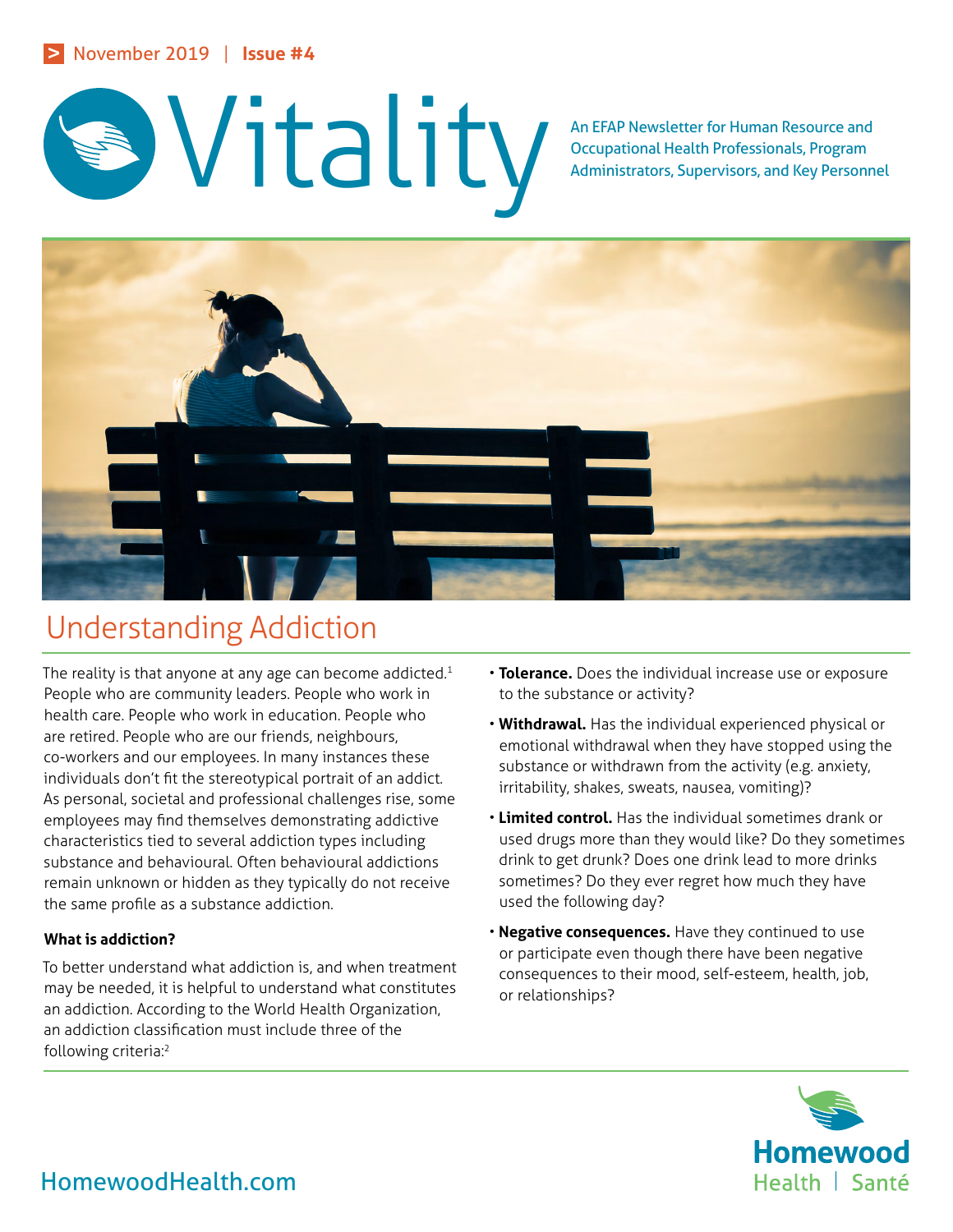- **Significant time or energy spent.** Has the individual spent significant time in obtaining, using, concealing, planning, or recovering from their use? Have they spent a lot of time thinking about using or participating in addictive behaviours? Have they ever concealed or minimized their use? Have they ever thought of schemes to avoid getting caught?
- **Desire to cut down.** Has the individual thought about controlling their use or limiting their activity? Have they ever made unsuccessful attempts to control their use or limit their activity?

If the answer is yes to three of the above criteria, the person in question may be experiencing addictive behaviours. Realizing the first step is acknowledgement, and recognizing that support is needed in addressing the addiction are courageous beginnings to the recovery journey.

#### **What kinds of addictions can people have?**

Here is a listing of addictions including but not limited to those listed below. The categories below may be surprising:

- Substance addictions
- Alcohol and Drugs (both illicit and prescription)
- Behaviour addictions
- Eating disorders or food-related
- Technology/communications and/or internet
- Gambling
- Working
- Sex and/or social group-related
- Physical attractiveness-focused and/or cosmetic surgery
- Exercise-related
- Gaming
- Spiritual obsession
- Shopping
- Risky behaviour and/or thrill/adventure seeking
- Hoarding

While there is a tendency to naturally associate drugs and alcohol with severe addiction, a scan of these categories shows that there are many unique challenges associated with behavioural addictions. Interestingly enough, some of the language used today to describe people's behaviours can diminish the severe nature of addiction itself.

For example, you might hear someone speaking of their "shopping addiction" almost playfully, in a social setting, as they attempt to make a self-deprecating statement. In some instances, individuals may use humour to divert attention, or to mask feelings of shame associated with their addiction. It's important to note, that use of humour in these scenarios does not mean the individual has an addiction.

#### **Why do addictions develop?**

Addictions arise when people are feeling exceptionally vulnerable. It's important to note that they don't develop overnight, but rather more in terms of a process.<sup>3</sup>

### **What causes addiction?**

There are various causes that can contribute to an individual developing an addiction. The most common reasons often result from:<sup>2</sup>

- **Family history.** Genetics can predict about 50% of whether an individual will develop an addiction. A study of identical twins, both living together and apart to remove environmental factors, helped to support this theory. When one identical twin was addicted to a substance; the other had a higher probability of being an addict as well. However, when looking at non-identical twins, if one of the non-identical twins was an addict, the other twin did not exhibit a higher likelihood of developing an addiction. Based on the difference between the identical and non-identical twins, the study was able to show that 50 to 60% of addiction is due to genetic factors.<sup>4,5</sup>
- **Poor coping skills when dealing with stress.** Stress is an important indicator of risk in addictions. Stress can cause those who are moderate users to migrate to a more dependent and constant use of drugs or alcohol. The more stressed you are as an individual, the more likely you are to seek escape or to relax, which is why many people turn to drugs or alcohol. Additionally, when stressed, we tend to do what is familiar and sometimes harmful instead of what is new and healthy. This can cause individuals to relapse to their previous addictions when dealing with stress.<sup>6</sup>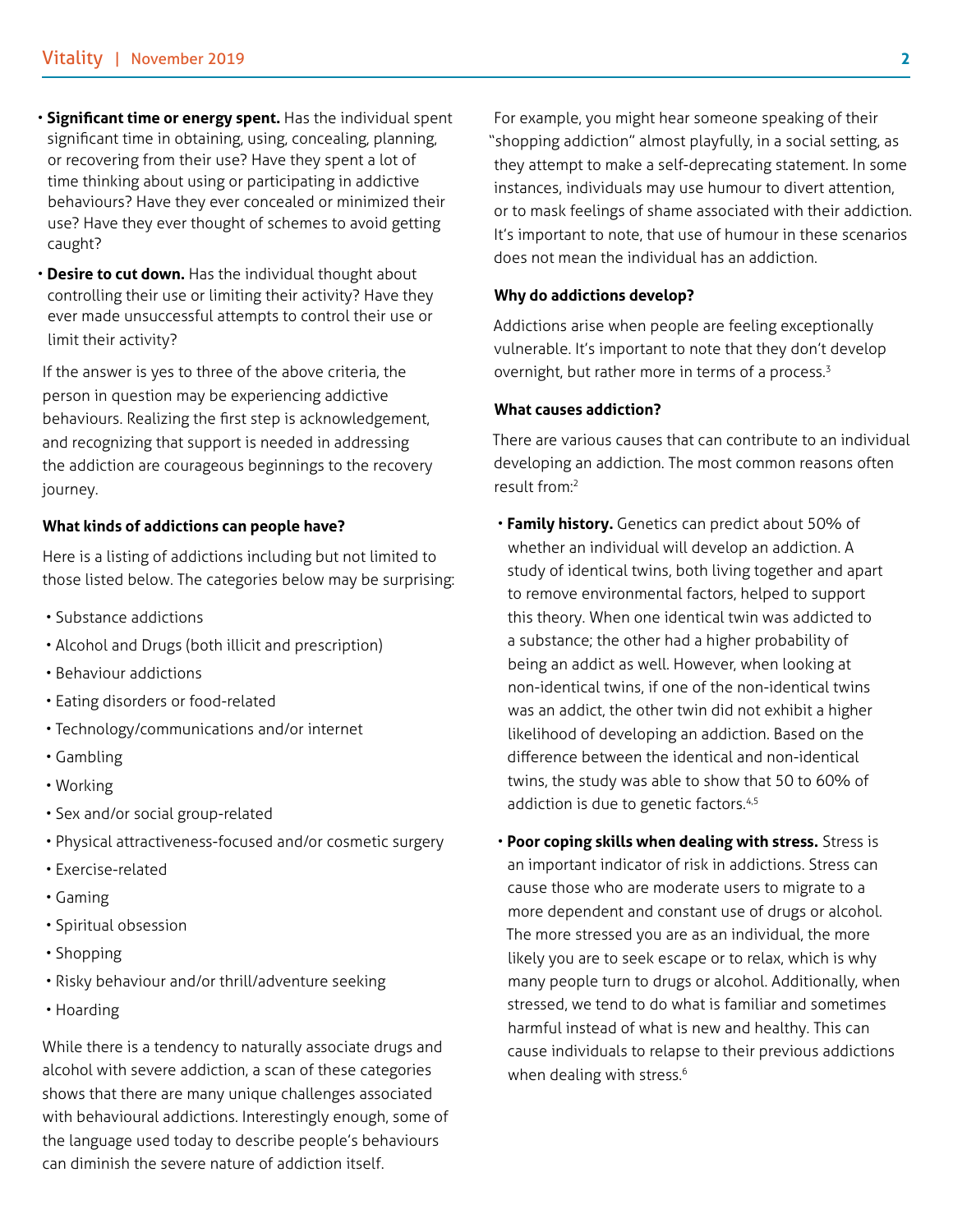- **Negative thinking.** All types of negative thinking include a thought process whereby people tend to find the worst in everything, or reduce their expectations by considering the worst possible scenarios. These scenarios can make individuals feel uncomfortable, irritable, stressed, or discontent with life. When thoughts are all-or-nothing, individuals see life and options as either perfect or terrible. Feelings like these encourage escape, relaxation, or reward which may lead to the use of drugs or alcohol or participation in addictive behaviours.
- **Underlying anxiety and/or depression**. Approximately 15 to 30% of individuals with addiction also suffer from underlying anxiety and/or depression. Anxiety and/ or depressive disorders can lead to addiction if left untreated. Addictions can also cause an individual to experience anxiety and depression, which perpetuates a cycle of symptoms to addiction and addiction to symptoms. The individual suffering an addiction can be stuck in a repeating sequence of recovery and relapse when experiencing anxious or depressive episodes. <sup>5,6</sup>

# **What are some indicators to watch for that might reveal addictions?**

Often, when the condition is revealed, those close to the person wonder how they could have missed the signs. The fact is, addiction is not clear cut, especially if the addicted person intends to keep it secret or is genuinely unaware that they have a problem.

While you should pay attention to all behavioural changes, here are four indicators that you may be able to observe in the workplace that could help to reveal mental health disorders and/or addictions:

- **Absenteeism.** Have you noticed a decline in attendance or increasing use of sick leave? Is the employee arriving much later than is customary, or taking prolonged breaks? These may be indications of addictive behaviours.
- **Excuses.** Have you noticed overly elaborate explanations being offered when you check in about completion of projects, tasks or other work related duties.
- **Irresponsibility and recklessness.** Has the employee stopped performing specific time-sensitive aspects of their job functions? Are they making careless mistakes that have significant repercussions?

• **Lack a limitation/filter in social settings.** If the employee is having difficulty regulating themselves in a social or team situation, and those behaviours are not typical of the individual.

Remember, it's important not to assume an employee has an addiction or to diagnosis based your observations.

#### **Addressing challenges with your employees**

There are challenges in speaking about mental health or addiction-related difficulties. The stigmas that people face often result in them not talking about their challenges. As a key employee and/or leader, remind yourself of your obligation to help maintain the employee's dignity, privacy and the confidential nature of your observations. Here are some tactics you can implement to provide support:

- **1. Bring awareness to the problem.** Becoming knowledgeable about mental health and addiction is a helpful step when discussing with your team(s). Understanding what creates a supportive workplace that preserves an individual's psychological health, and allows employees to feel comfortable speaking to managers or supervisors about their addiction or mental health challenges can help foster proactive solutions when dealing with these scenarios in the workplace. For leaders and key personnel, reaching out to your Key Person Advice Line for additional support and information may help you better understand unusual employee behaviours.
- **2. Talk to your employees.** It is critical to speak to your employees about mental health and addiction. Continuously speaking about mental health and addiction can help to break down stigma associated with getting help. Acknowledging the stigmas that individuals face, and reinforcing the strength it takes to confront and address one's challenges, can help to create an environment of support.
- **3. Talk to the individual.** If you suspect an employee may be going through a tough time, consider pulling them aside to speak with them. Here are some suggestions you can use in these conversations: 7